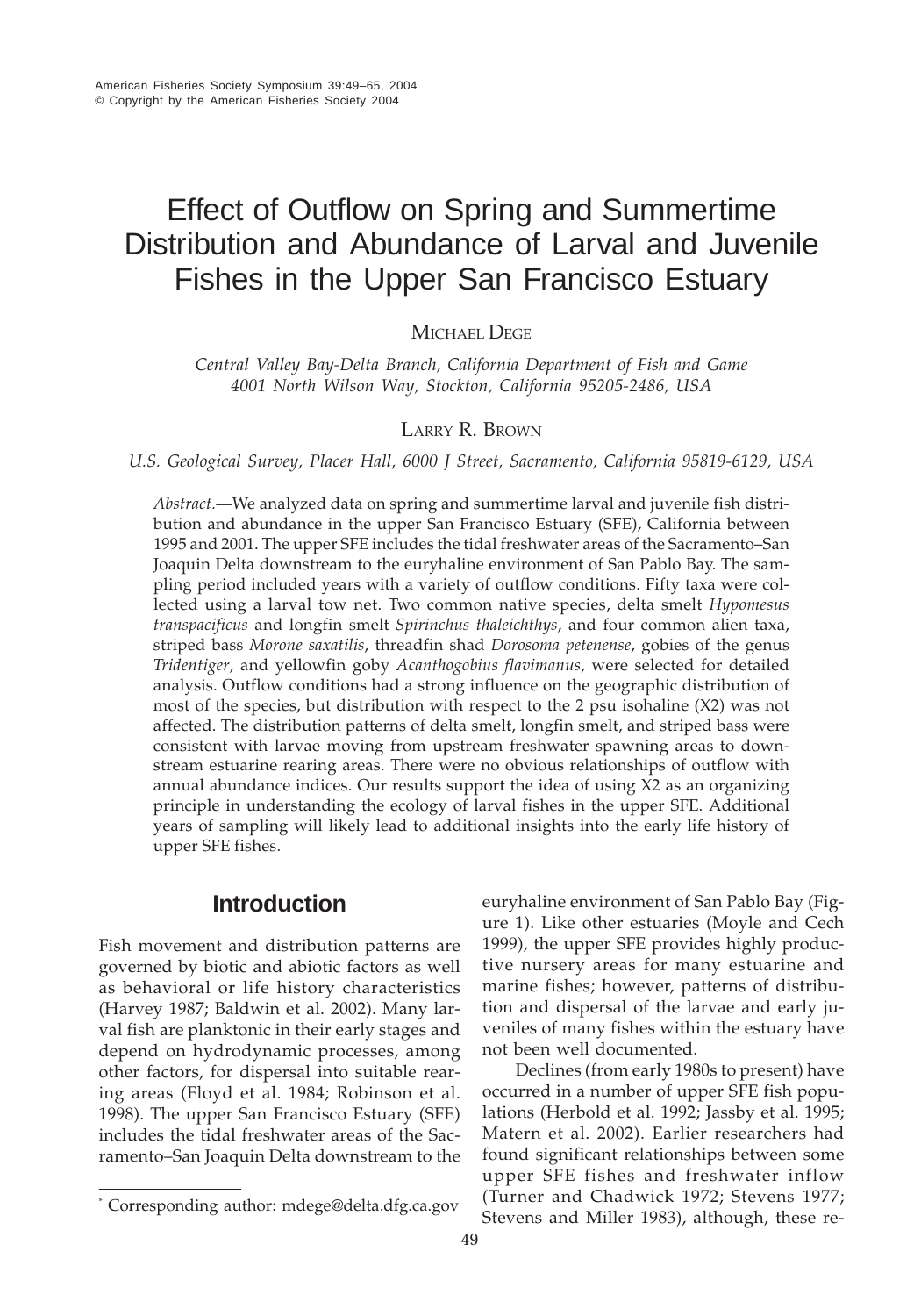

FIGURE 1. Map of the upper San Francisco Estuary showing (top panel) the 20-mm Survey sampling stations (black circles) and area groupings (bottom panel; A–G) by geographic and hydrological influence.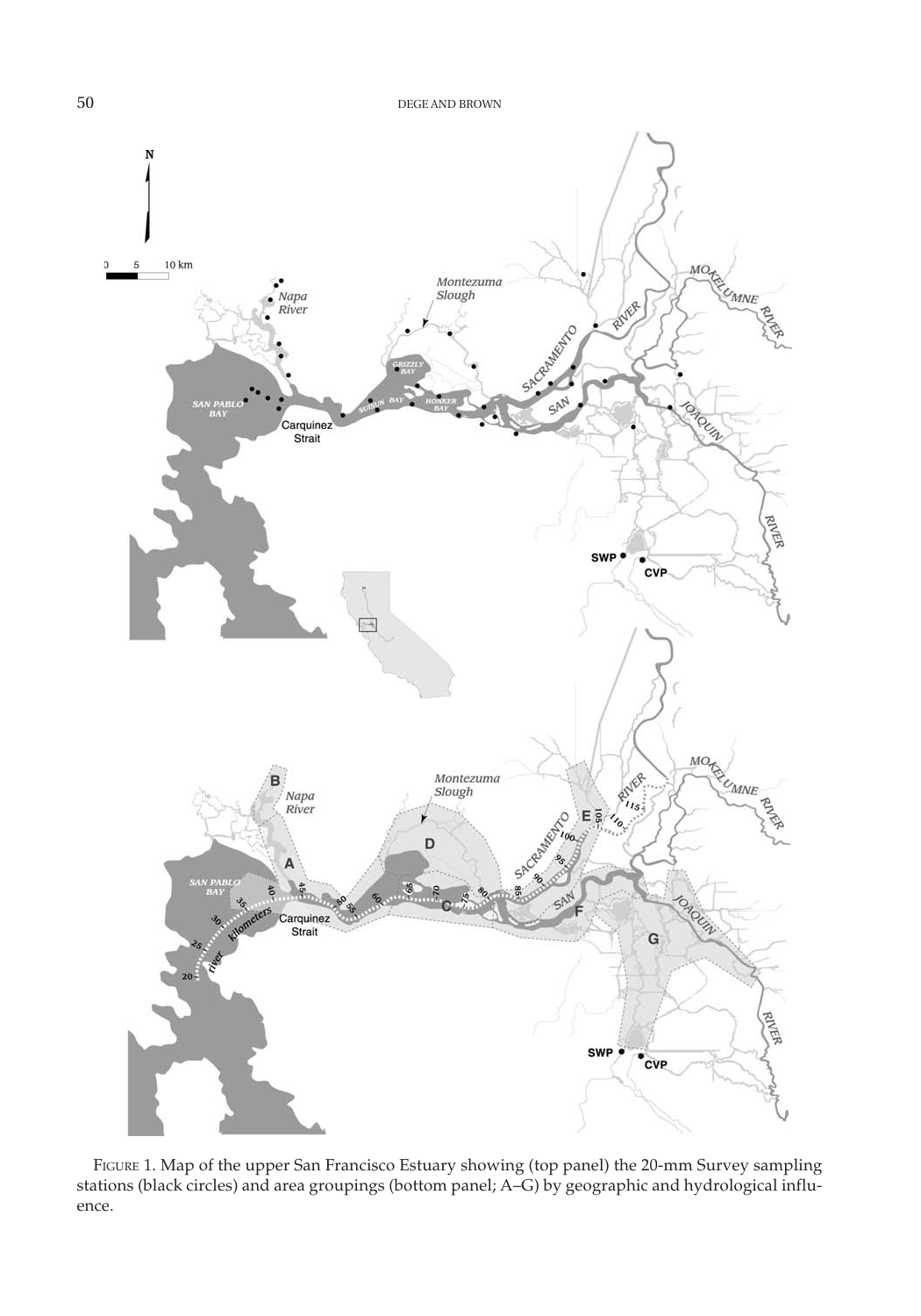lationships have weakened as fish populations have declined (Kimmerer 2002a). Those studies focused on changes in freshwater inflow as the cause of fish population declines; however, numerous other changes have occurred in the SFE.

Similar to other estuaries, the SFE has been highly altered by human activities (Nichols et al. 1986). In the last 150 years, approximately 80% of tidal wetlands in San Francisco Bay have been lost, as have 95% in the delta (The Bay Institute 1998). Water management activities in the upper SFE and its tributary systems in response to increased needs for freshwater exports have been especially important in modifying the hydrology of the system (Jassby and Powell 1994; Arthur et al. 1996; Kimmerer 2002b). Further alterations include introductions of alien species (Carlton et al. 1990; Nichols et al. 1990; Alpine and Cloern 1992; Kimmerer and Orsi 1996; Greiner 2002) and changes in water quality (Nichols et al. 1986; Jassby et al. 1995; Kuivila and Foe 1995; Hornberger et al. 1999). These and other changes have likely contributed to observed declines in fish populations in the SFE (Bennett and Moyle 1996).

Environmental conditions in the upper SFE vary in response to seasonal outflow. In general, higher outflows are negatively related to electroconductivities (EC, a surrogate for salinity) and water temperatures. In the upper SFE, the position of the 2 psu isohaline (X2) is of particular interest. The X2 is measured as the distance up the axis of the estuary to the location where the daily average near-bottom salinity is 2 psu. Location of X2 in the estuary has significant statistical relationships with many estuarine resources (Jassby et al. 1995; Kimmerer 2002a, 2002b), including several species of fish. Ecological processes that generate these relationships are not well established (Kimmerer 2002b). Published studies regarding X2 have primarily focused on annual measures of X2 position and organism abundance (Jassby et al. 1995; Kimmerer 2002a, 2002b) or on detailed studies of organism behavior at or near X2 (Bennett et al. 2002; Kimmerer et al. 2002).

The objective of this study was to investigate distribution and abundance trends for fishes commonly captured by the 20-mm Survey (description follows) during the spring and summer from 1995 to 2001. Specifically, we ask the following questions:

- 1. How are small (<20 mm fork length [FL]) and large (≥20 mm FL) size-classes of common fishes distributed in the upper SFE both in an absolute sense (distance from the ocean) and with regard to X2 position, and how are distributions affected by outflow?
- 2. Are annual abundance indexes (see Methods) of the common species statistically correlated with outflow conditions or each other?

The 20-mm Survey was designed primarily to sample young-of-year delta smelt *Hypomesus transpacificus* (20 mm FL), a federaland state-listed threatened species (Moyle 2002), throughout their historic spring and summer range. Data on the distribution and abundance of 20-mm delta smelt, along with other data, are used to evaluate the entrainment risk for delta smelt at the Central Valley Project (CVP) and State Water Project (SWP) pumping facilities located in the southern delta (Figure 1). In addition to data on delta smelt, the 20-mm Survey provides data on the larvae and juveniles of a number of other fishes utilizing the upper SFE (Table 1).

## **Study Area**

The SFE is located in central California and encompasses an area extending from the cities of Sacramento and Stockton in the East to the Pacific Ocean in the West (Figure 1). The Sacramento and San Joaquin rivers, draining more than 40% of the state's surface area, provide the majority of freshwater to the system. These two rivers join, forming the Sacramento–San Joaquin Delta, a network of more than 1,100 km of tidal channels and sloughs (Turner and Kelley 1966). Outflow from the delta enters a series of shallow tidal bays, including the Honker, Grizzly, and Suisun bays. Outflow then enters shallow San Pablo Bay, the northernmost portion of San Francisco Bay, before reaching central San Francisco Bay and exiting to the Pacific Ocean through the Golden Gate. The upper SFE includes the region from the delta to San Pablo Bay. The cli-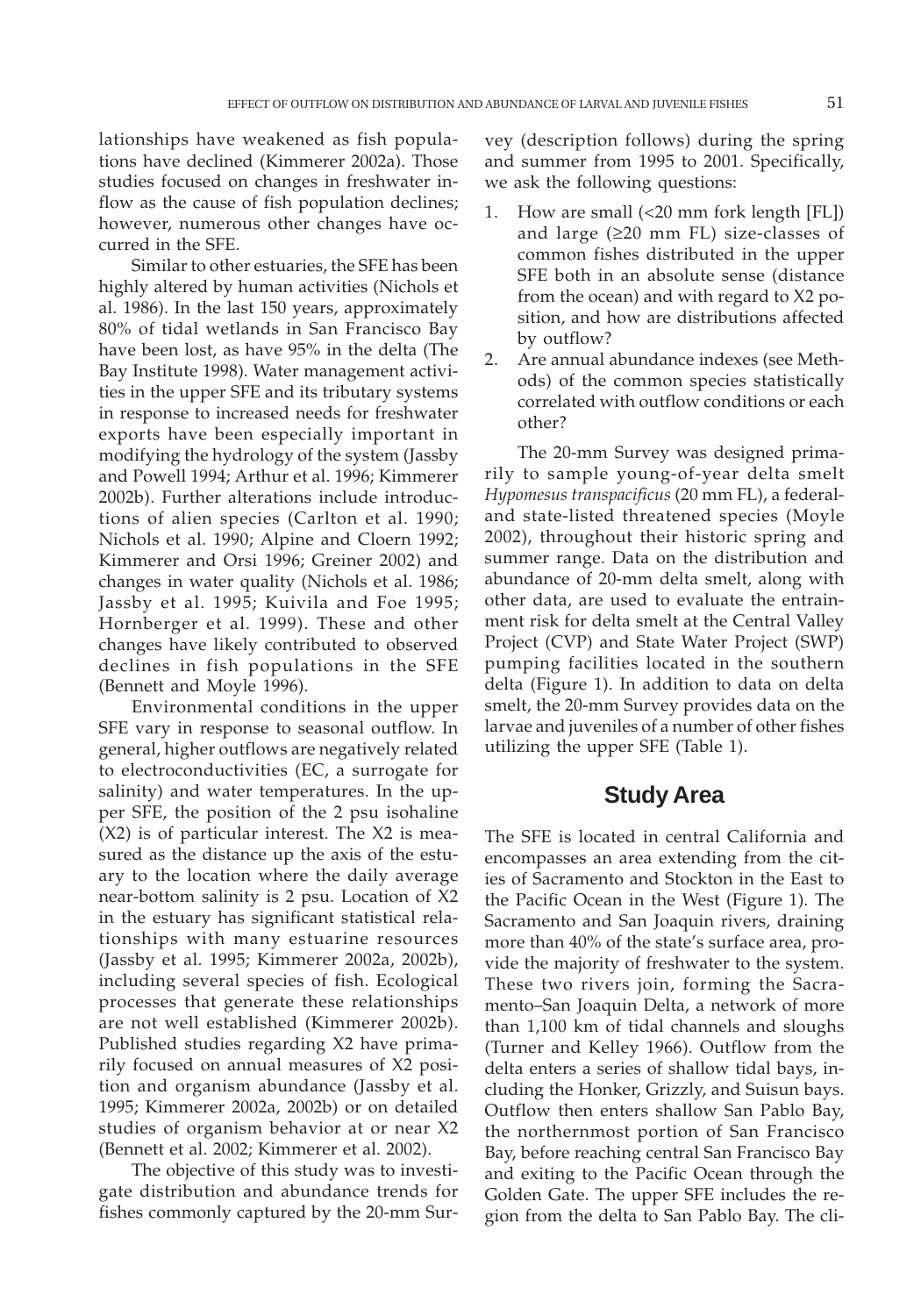| Common name                                   | Species name                | Native? <sup>a</sup>     | Habitat <sup>b</sup>      | Catch        | Percent                     |
|-----------------------------------------------|-----------------------------|--------------------------|---------------------------|--------------|-----------------------------|
| *Longfin smelt                                | Spirinchus thaleichthys     | Yes                      | E                         | 289,686      | 36                          |
| "Gobies, Tridentiger                          | Tridentiger spp.            | No                       | ${\bf E}$                 | 187,556      | 23                          |
| 'Striped bass                                 | Morone saxatilis            | N <sub>o</sub>           | E, AN                     | 95,148       | 12                          |
| 'Yellowfin goby                               | Acanthogobius flavimanus    | No                       | E, S                      | 92,036       | 11                          |
| *Threadfin shad                               | Dorosoma petenense          | No                       | F                         | 55,328       | $\overline{7}$              |
| Pacific herring                               | Clupea pallasi              | Yes                      | $\mathbf S$               | 21,103       | $\ensuremath{\mathfrak{Z}}$ |
| 'Shimofuri goby                               | Tridentiger bifasciatus     | No                       | F, E                      | 15,509       | $\overline{2}$              |
| *Delta smelt                                  |                             | Yes                      | Ε                         | 12,561       | $\overline{2}$              |
| Northern anchovy                              | Engraulis mordax            | Yes                      | $\mathbf S$               | 10,376       | $\mathbf{1}$                |
| White catfish                                 | Ameiurus catus              | No                       | $\boldsymbol{\mathrm{F}}$ | 8,824        | $\mathbf{1}$                |
| Prickly sculpin                               | Cottus asper                | Yes                      | E, F                      | 6,088        | $<$ 1                       |
| Channel catfish                               | Ictalurus punctatus         | No                       | F                         | 4,953        | <1                          |
| Bay goby                                      | Lepidogobius lepidus        | Yes                      | $\mathbf S$               | 4,352        | <1                          |
| American shad                                 | Alosa sapidissima           | No                       | AN                        | 1,903        | $<$ 1                       |
| Threespine stickleback Gasterosteus aculeatus |                             | Yes                      | AN, E, F                  | 1,411        | <1                          |
|                                               | Ilypnus gilberti            | Yes                      | S                         |              | <1                          |
| Cheekspot goby                                |                             |                          |                           | 1,195<br>765 | <1                          |
| Splittail                                     | Pogonichthys macrolepidotus | Yes                      | E, F                      |              |                             |
| Starry flounder                               | Platichthys stellatus       | Yes                      | Ε                         | 686          | <1                          |
| Centrarchid spp.                              |                             | $\equiv$                 | ${\rm F}$                 | 368          | <1                          |
| Inland silverside                             | Menidia beryllina           | No                       | E, F                      | 255          | $<$ 1                       |
| Longjaw mudsucker                             | Gillichthys mirabilis       | Yes                      | Ε                         | 239          | <1                          |
| Topsmelt                                      | Atherinops affinis          | Yes                      | E, S                      | 228          | <1                          |
| White croaker                                 | Genyonemus lineatus         | Yes                      | S                         | 221          | $<$ 1                       |
| Smelt spp.                                    |                             | $\overline{\phantom{0}}$ | $\qquad \qquad -$         | 219          | <1                          |
| Pacific staghorn sculpin Leptocottus armatus  |                             | Yes                      | $\mathbf S$               | 213          | <1                          |
| Sacramento sucker                             | Catostomus occidentalis     | Yes                      | $\boldsymbol{\mathrm{F}}$ | 173          | $<$ 1                       |
| Common carp                                   | Cyprinus carpio             | No                       | F                         | 124          | <1                          |
| White sturgeon                                | Acipenser transmontanus     | Yes                      | AN                        | 120          | <1                          |
| Wakasagi                                      | Hypomesus nipponensis       | No                       | E, F                      | 113          | <1                          |
| Cyprinid spp.                                 |                             | $\overline{\phantom{m}}$ | -                         | 109          | <1                          |
| Catfish spp.                                  |                             |                          | $\boldsymbol{\mathrm{F}}$ | 88           | <1                          |
| Jacksmelt                                     | Atherinopsis californiensis | Yes                      | S                         | 78           | $<$ 1                       |
| Chinook salmon                                | Oncorhynchus tshawytscha    | Yes                      | AN                        | 77           | <1                          |
| Plainfin midshipman                           | Porichthys notatus          | Yes                      | S                         | 72           | <1                          |
| Bigscale logperch                             | Percina macrolepida         | No                       | $\boldsymbol{\mathrm{F}}$ | 64           | <1                          |
| Arrow goby                                    | Clevelandia ios             | Yes                      | S                         | 60           | <1                          |
| Largemouth bass                               | Micropterus salmoides       | No                       | F                         | 38           | <1                          |
| Goby spp.                                     |                             | $\qquad \qquad -$        | $\overline{\phantom{0}}$  | 21           | $<$ 1                       |
| Bluegill sunfish                              | Lepomis macrochirus         | No                       | F                         | 19           | <1                          |
| Rainwater killifish                           | Lucania parva               | No                       | E                         | 17           | $<\!\!1$                    |
| Sculpin spp.                                  |                             |                          |                           | 10           | $<$ 1                       |
| Tule perch                                    | Hysterocarpus traski        | Yes                      | E, F                      | 10           | $<1\,$                      |
| Bay pipefish                                  | Syngnathus leptorhynchus    | Yes                      | S                         | 9            | $<1\,$                      |
| Lampreys spp.                                 |                             | $\qquad \qquad -$        | $\overline{\phantom{0}}$  | 9            | <1                          |
| River lamprey                                 | Lampetra ayresi             | Yes                      | AN                        | 9            | $<$ 1                       |
| Shokihaze goby                                | Tridentiger barbatus        | No                       | E                         | 9            | <1                          |
| Black crappie                                 | Pomoxis nigromaculatus      | No                       | $\boldsymbol{\mathrm{F}}$ | 8            | $<$ 1                       |
| Western mosquitofish                          | Gambusia affinis            | No                       | F                         | 7            | $<$ 1                       |
| Pacific lamprey                               | Lampetra tridentata         | Yes                      | AN                        | 5            | <1                          |
|                                               |                             |                          |                           |              |                             |

TABLE 1. Common name, species name, native status, habitat, total catch, and percentage of total catch for all species captured over the study period (1995–2001) from the upper San Francisco Estuary (asterisk indicates study fish).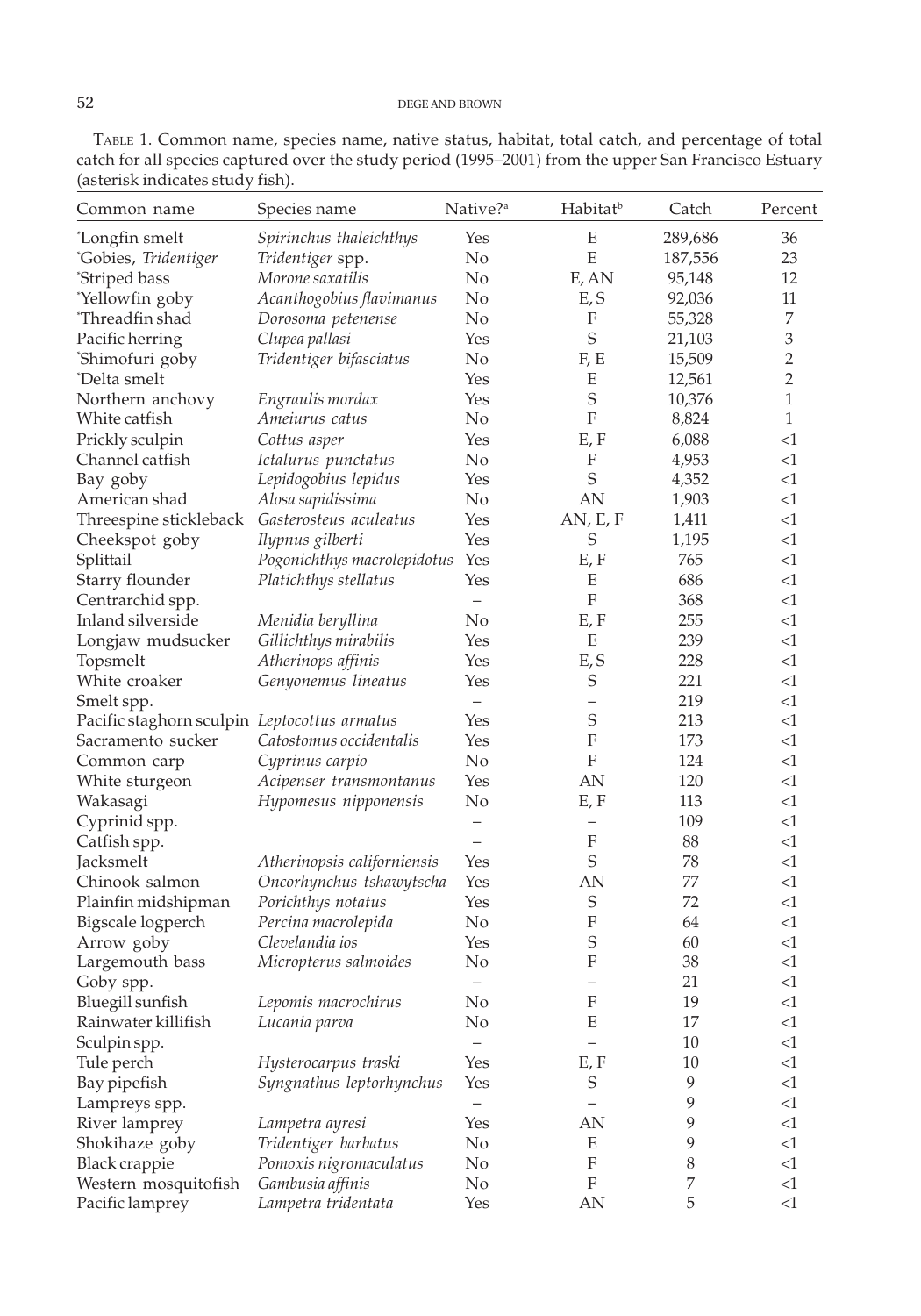| Common name              | Species name            | $Native?$ <sup>1</sup> | Habitat <sup>2</sup> | Catch | Percent |
|--------------------------|-------------------------|------------------------|----------------------|-------|---------|
| Goldfish                 | Carassius auratus       | No                     | F                    | 4     | ا>      |
| Sacramento blackfish     | Orthodon microlepidotus | Yes                    | F                    |       | <1      |
| Speckled sanddab         | Citharichthys stigmaeus | Yes                    | S                    | 3     | $<$ 1   |
| Golden shiner            | Notemigonus crysoleucas | $\rm No$               | F                    |       | $<$ 1   |
| <b>Black bullhead</b>    | Ameiurus melas          | No                     | F                    |       | <1      |
| Hitch                    | Lavinia exilicauda      | Yes                    | F                    |       | $<$ 1   |
| Sacramento<br>pikeminnow | Ptychocheilus grandis   | Yes                    | F                    |       | ا>      |
| Smallmouth bass          | Micropterus dolomieu    | $\overline{N}$         | F                    |       | ا>      |
| White crappie            | Pomoxis annularis       | No                     | F                    |       | < I     |

TABLE 1. continued

a Yes, Native; No, Alien species; –, only species are classified.

b Habitat: E, estuarine; AN, anadromous; F, freshwater; S, saltwater.

mate of the area is Mediterranean, characterized by mild wet winters and hot dry summers. Typically, high runoff during the winter and spring followed by low runoff during the summer and fall cause seasonal variations in salinity intrusion from the ocean.

# **Methods**

#### Fish sampling

The 20-mm Survey began in 1995 and is ongoing. Based on historical records and results of other sampling programs, a network of 48 fixed sampling stations was established to encompass the historic spring and summer range of delta smelt (Figure 1). These sites also included a variety of habitats available in the system: river channels, backwater sloughs, shallow bays, and flooded islands. During the study period, sampling generally began during the first neap tidal period in early spring or when water conditions allowed the safe use of towed gear (March– April). Surveys were initiated every other week during the sampling season. Sampling continued until delta smelt larval–juvenile catch declined to low levels (i.e., a few individuals at just a few stations) and the distribution shifted such that entrainment of delta smelt at the pumping facilities located in the south delta became unlikely based on past experience (July–August). A single survey of the sampling stations usually required 6 d; however, logistical problems, such as boat or gear failures, extended some surveys into the following week. Annually, between 8 and 10 surveys were conducted.

The conical plankton net used in the surveys is 5.1 m long with a mouth opening of 1.5 m2 . The net is constructed of 1,600-µm knotless nylon delta mesh and is mounted on a weighted tow frame with skids. Fish are collected in a removable 2.2-L collection jar screened with 474-mm stainless steel wire bolting cloth. A General Oceanics flowmeter is mounted in the mouth of the net to estimate the volume (m<sup>3</sup>) of water sampled. To sample the entire water column, three 10-min, stepped (1.2 m per step) oblique tows are completed at each station. After each tow, the entire sample is transferred to a labeled holding jar containing 10% formalin neutralized (pH 7) with sodium borate. All larval fish were identified to species or lowest possible taxon (Wang 1986) and counted. The first 300 fish (1995–1998), 100 fish (1999–2000), or 50 fish (2001) from each tow were randomly selected and measured (FL) to the nearest millimeter, except all delta smelt are measured.

## Outflow conditions and X2 position

Daily outflow data were compiled from the California Department of Water Resources' (DWR) Dayflow program for the complete pe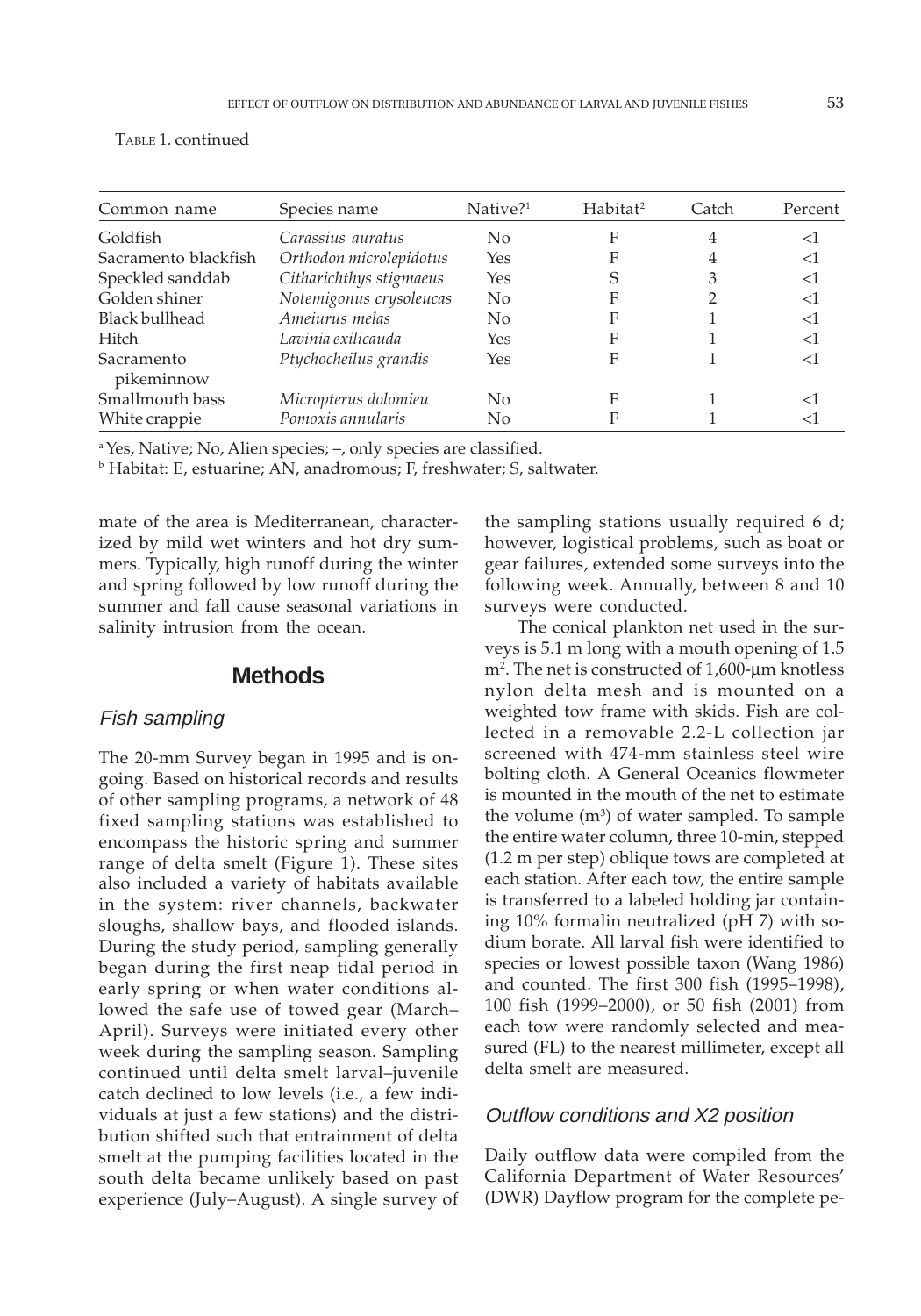riod of record (1955–2001; available online at http://www.iep.ca.gov/dayflow/index.html). These data were then summarized as daily averages and plotted against the daily outflow for each year of sampling (Figure 2). Years when sampling period outflow was consistently above the average for the period of record were classified as high outflow (Table 2). Years when sampling period outflow was consistently below the average were classified as low outflow (Table 2). Years when sampling period outflow was consistently near or fluctuated around the average outflow were classified as average outflow (Table 2). The most unusual year was 1997, when a major storm resulted in a record amount of outflow early in the season, but by February dry conditions prevailed (Figure 2). Location of X2 position was calculated from the DWR Dayflow program (available online at http://www.iep.ca.gov/ dayflow/index.html). The X2 position represents the average daily distance (km) of X2 from the Golden Gate (i.e., Pacific Ocean).

#### Study fish

We restricted detailed analyses to six taxa (study fish) that we defined as common (Table 1). Common taxa were present during every year of the study and had more than 10,000 individuals in the total catch. Although many larval gobies of the genus *Tridentiger* could not be identified to species, we assume that the vast majority were shimofuri goby. The shokihaze goby is a new alien species in the system (only nine juveniles and adults collected during the study period) and has not yet become abundant (Greiner 2002). Two marine species, northern anchovy and Pacific herring were considered common, but were removed from further analysis because the upper SFE represents only a minor seasonal part of the spawning and rearing habitat for the species.

Delta smelt and longfin smelt *Spirinchus thaleichthys* are native species. The other four taxa are aliens (Dill and Cordone 1997). Striped bass was intentionally introduced into the SFE in 1879. Threadfin shad was intentionally introduced to California in 1954 and was established in the SFE by the early 1960s. *Tridentiger* spp. and yellowfin goby were not intentional introductions and likely arrived via ballast water (shimofuri goby detected in 1985, shokihaze goby detected in 1997, and yellowfin goby detected in 1963; Dill and Cordone 1997). These fishes are all pelagic (larvae only for gobies), making them susceptible to the gear.

## Distribution of fishes

To account for ontogenetic changes, the common species were grouped into small and large size-classes using a 20-mm cutoff. This cutoff size was selected because it marks the transformation from the larval to the juvenile stage for most of the study fish. The gobies were exceptions because they become benthic and are less vulnerable to the net at around 15 mm. Therefore, analysis of data for gobies was limited to the smaller than 20-mm group.

For each survey, mean location of the population of each species size-class was calculated by multiplying the distance of a station from the Golden Gate (km) by the abundance (fish/ 10,000 m3 ) of the species size-class at that site, summing across all stations, and then dividing by total abundance. We calculated distance from X2 for the population for each survey by subtracting the mean position of X2 over the time period of the survey from the weighted mean distance of X2 from the Golden Gate (km). The seven stations in the Napa River (Figure 1) were excluded from the analysis because a separate X2 develops in the Napa River Estuary independent of X2 in the upper SFE.

Weighted means (±1 SD) were plotted (not shown) and examined to determine a subset of means for analysis by repeated measures analysis of variance (ANOVA) for each species size-class. For each species size, data were examined to determine the longest series of means common to each year and outflow condition class. A series was not allowed to include gaps (surveys with no catch) or periods of widely fluctuating mean location based on few captures. Within outflow conditions, surveys from each year were selected that were approximately coincident in time (within a week). These constraints resulted in a maximum of seven surveys occurring in a data series. The selection process resulted in data series being selected for each outflow condi-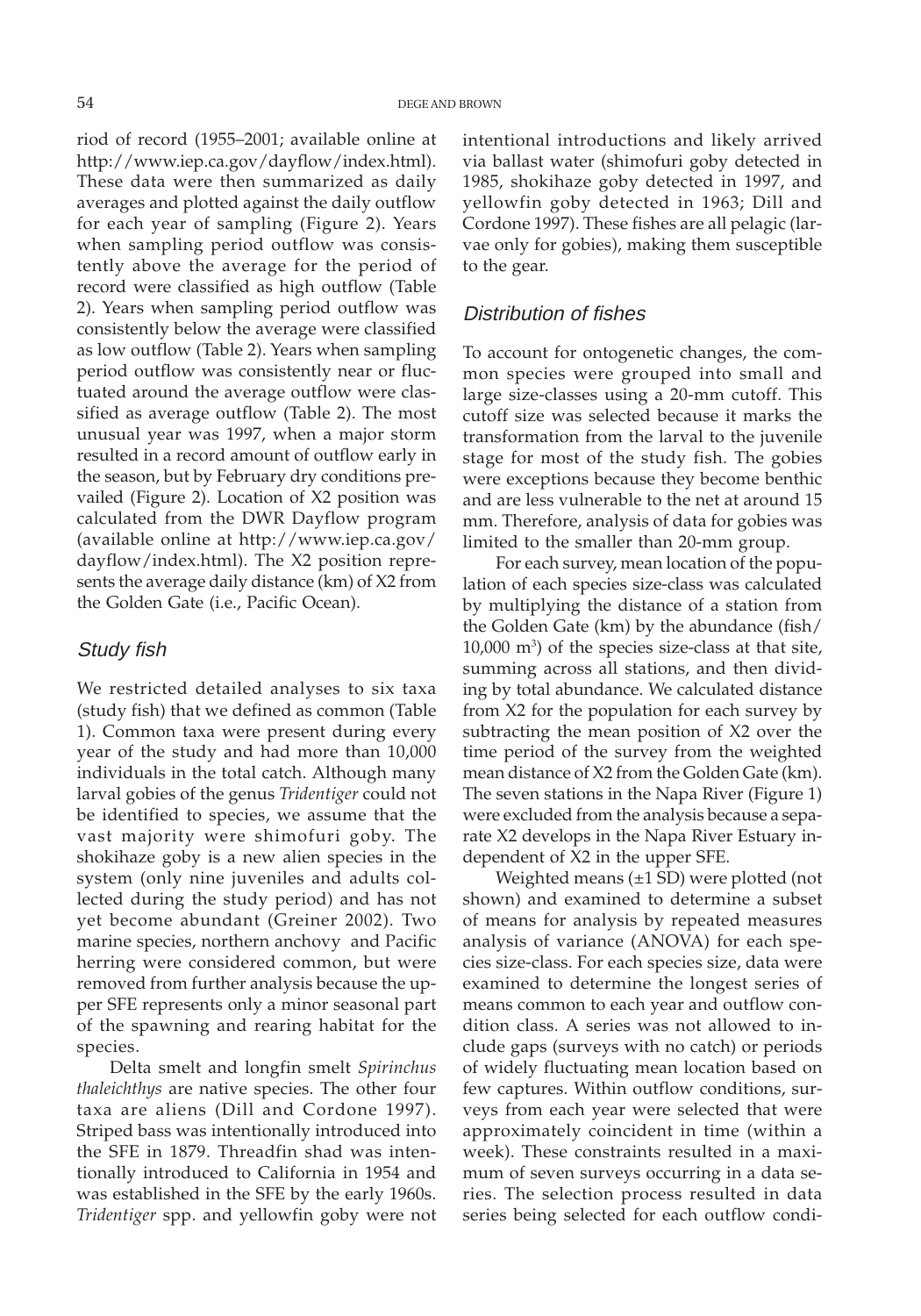

FIGURE 2. California water year (1 October–30 September) net outflow and historic (1955–2001) daily averaged net outflow through the upper San Francisco Estuary.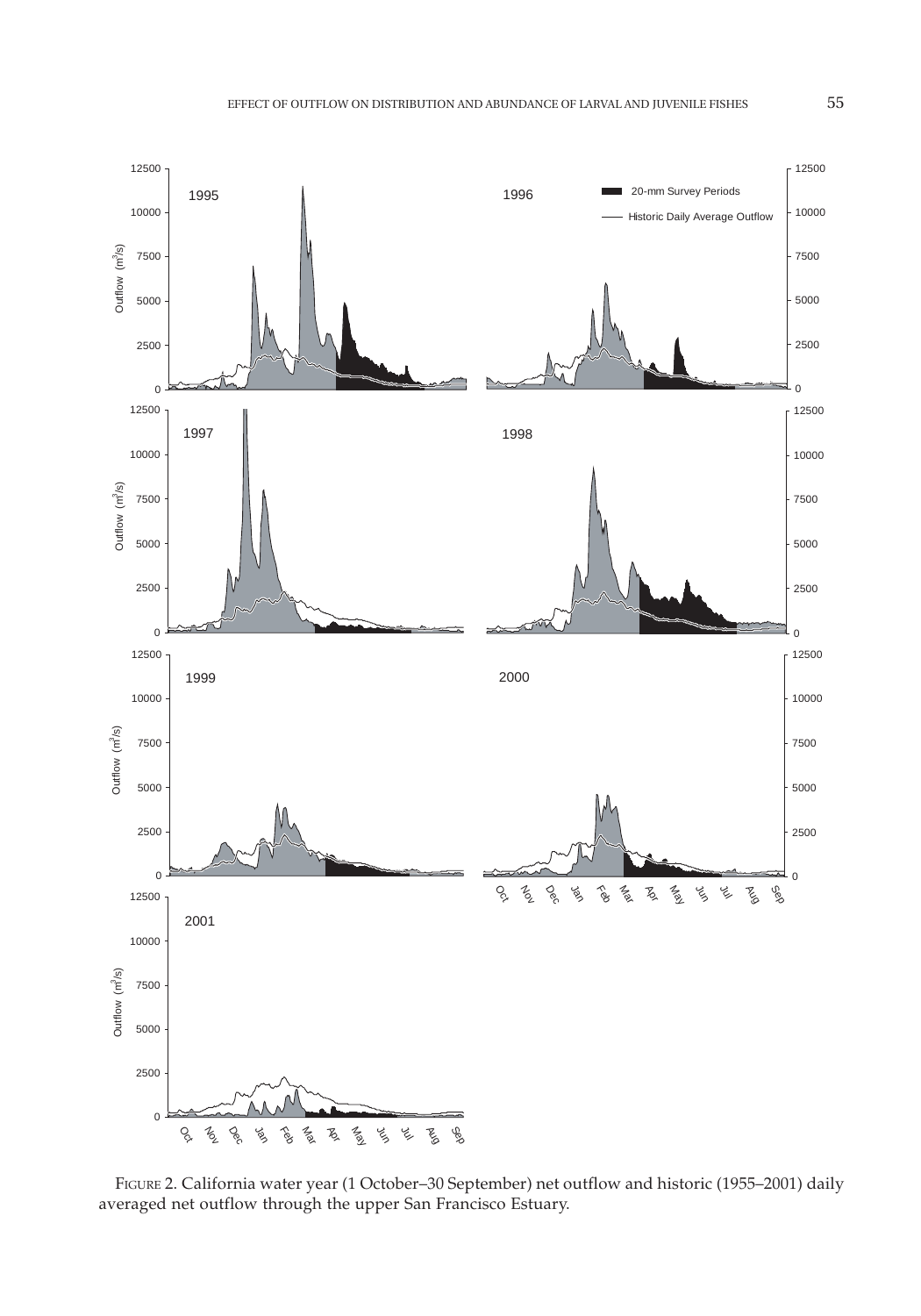| Year | Sampling season  | Average outflow $(m^3/s)$ | Outflow condition |
|------|------------------|---------------------------|-------------------|
| 1995 | Apr $24 - Aug 8$ | 1,546                     | High              |
| 1996 | Apr 10-Jul 27    | 773                       | Average           |
| 1997 | Mar 31-Jul 26    | 320                       | Low               |
| 1998 | Apr $6-$ Aug $1$ | 1,753                     | High              |
| 1999 | Apr 12-Jul 24    | 558                       | Average           |
| 2000 | Mar 20-Jul 15    | 566                       | Average           |
| 2001 | Mar 19-Jul 9     | 269                       | Low               |

TABLE 2. Sampling period, average net outflow, and outflow condition classification for each year of the 20-mm Survey under investigation from the upper San Francisco Estuary.

tion that might be offset by several calendar weeks from the data series for other outflow conditions for the same species size-class (see Figure 3). We assume that the series correspond to similar stages in the development of the population in response to different outflow conditions, especially for those species size-classes for which most of the surveys were included. The assumption is especially applicable to the latter portion of each series of surveys because the termination of sampling was keyed to the abundance of delta smelt. The resulting data series for distance from the Golden Gate and distance from X2 were analyzed by repeated measures ANOVA using SYSTAT 10.2 (SYSTAT Software, Inc. 2002).

As implemented in this study, the repeated measures ANOVA evaluates the main effect of outflow condition on distance from the Golden Gate and distance to X2. The analysis also tests the effect of survey number (hereinafter referred to as "time") and interactions between outflow condition and time. A significant time effect would indicate that distance changed over the series of surveys included in a data series. A significant interaction indicates that the effect of time differed between outflow conditions. For example, distance from the Golden Gate might change more rapidly at one outflow condition compared to the other two outflow conditions.

## Annual abundance indices

An annual index of abundance was generated for each of the study fish. For each survey during a year, the station abundance values were multiplied by a weight factor based on an estimate of the volume of water represented by that station (Chadwick 1964). These weighted

abundances were then averaged within seven geographical areas (Figure 1). These average values were then summed by survey. The final index was the sum of the values from all surveys in a year (divided by 1,000 for convenience). Associations between species and outflow conditions and among species were evaluated using Pearson's correlation coefficient (*r*).

# **Results**

More than 812,000 larval and juvenile fish representing at least 24 families and 50 species were collected over the study period (some species in the families Cyprinidae, Centrarchidae, and Gobiidae are difficult to identify during the larval stage and were often grouped). Annual catches ranged from 38,856 to 340,230. The study fish accounted for 747,824 or 92% of all fishes collected (Table 1).

#### **Distribution**

*Delta smelt.*—Abundance at individual stations throughout the study period ranged from 0 (no catch) to 1,600 fish per  $10,000$  m<sup>3</sup>. Compared to the other common fishes under investigation, delta smelt had the lowest mean abundance per station (21 fish/10,000 m<sup>3</sup>) over the study period. Mean size of all delta smelt captured was  $21.9$  mm (SD = 10.2).

Small delta smelt occurred earlier and farther upstream than large delta smelt (Figures 3 and 4). This indicates that the surveys were started early in the recruitment of larvae to early juveniles. Both small and large delta smelt were generally distributed upstream of X2 (Figure 3); however, large delta smelt were centered closer to X2 than small delta smelt.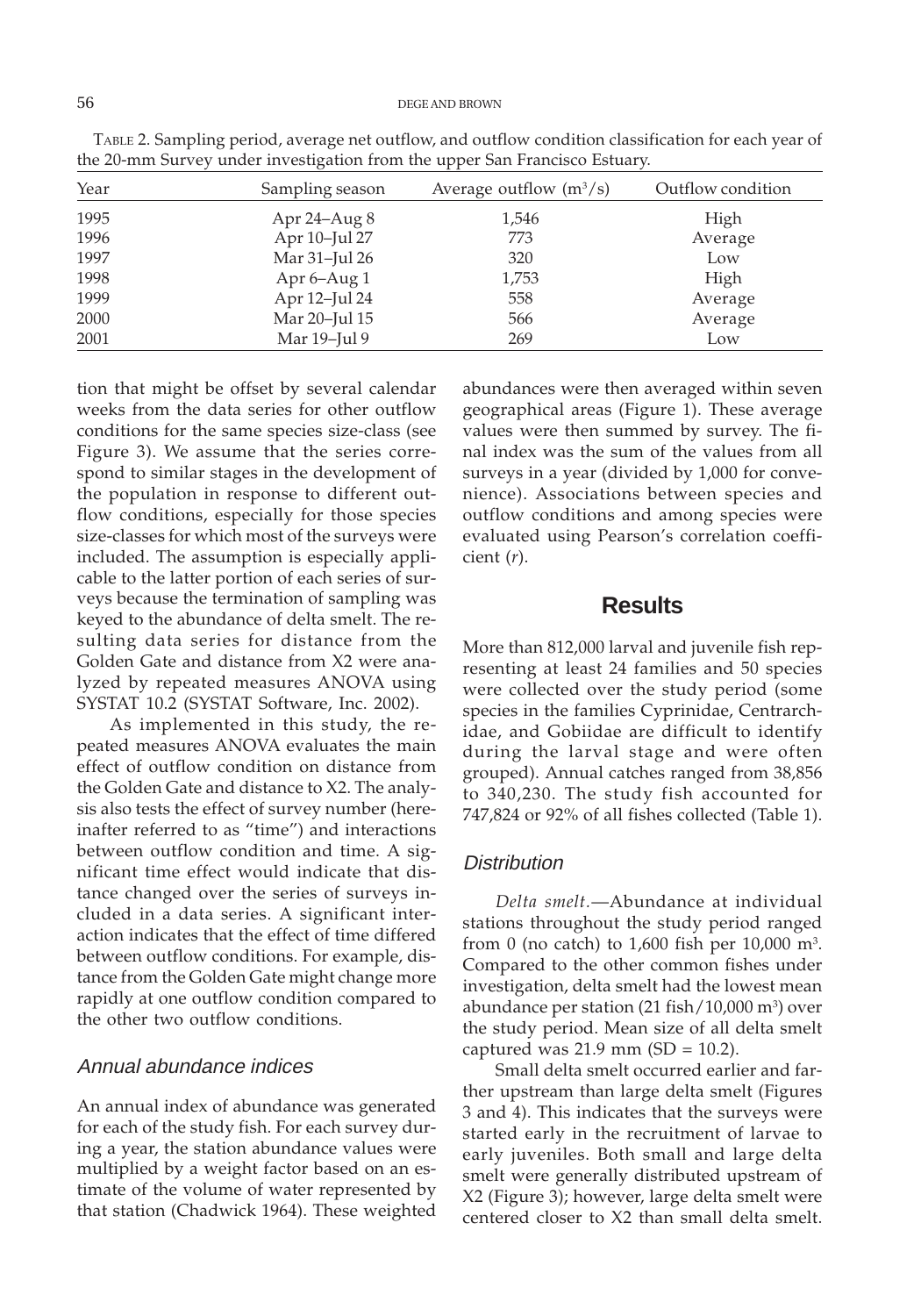

FIGURE 3. Mean (±1 SE) distance of the center of populations of small (<20 mm FL) and large (≥20 mm FL) fishes from the Golden Gate (upper three data sets) and from the position of the 2 psu isohaline (lower three data sets) for three outflow conditions. The high and low outflow conditions include 2 years of data, and the average outflow condition includes 3 years of data.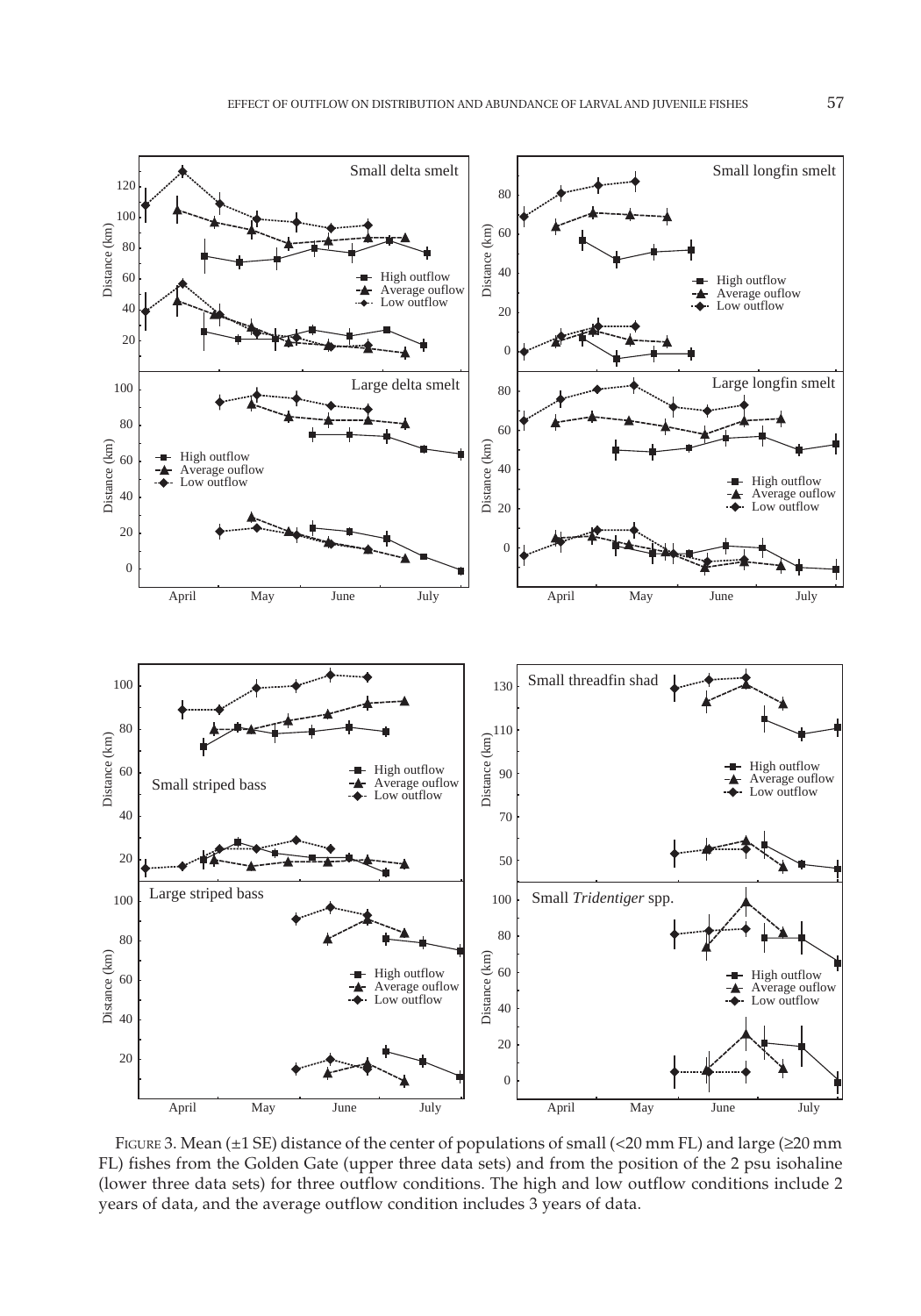

FIGURE 3. continued

These patterns are consistent with the general life history of delta smelt (Moyle 2002). Spawning occurs in freshwater with the larvae gradually moving downstream to the brackish water (1–7 parts per thousand [ppt]) habitat of juveniles and adults.

Seven survey periods were selected for quantitative analysis of small delta smelt position (Figure 3). This included most of the available data. Five survey periods were selected for quantitative analysis of large delta smelt position (Figure 3). The selection of large delta smelt data were mainly constrained by the average outflow year 1996 during which significant catches did not occur until mid-May.

Small delta smelt showed statistically significant differences among outflow conditions in distance from the Golden Gate  $(F_{24} = 12.5; P)$ = 0.019) but not for distance from X2 (*P* > 0.05). The population was centered closer to the Golden Gate at higher outflow; however, by the end of the sampling period, the position of the population at different outflow conditions converged (Figure 3). The mean distance from the Golden Gate at the time of the final analyzed survey was 86 km. The time trend was significant for both distance from Golden Gate  $(F_{6,24} = 3.3; P = 0.017)$  and distance from X2  $(F_{6,24} = 8.8; P < 0.001)$ . There was also a significant interaction of the time trend with outflow condition for both parameters ( $F_{12,24} = 3.2$ ;  $P =$ 0.007 and  $F_{12,24} = 2.7; P = 0.017$ , respectively). The interaction can be attributed to a trend of declining distance from the Golden Gate or X2 during normal and low outflow conditions in contrast to fairly constant distances over time during high outflow conditions.

As for small delta smelt, large delta smelt showed statistically significant differences among outflow conditions in distance from the Golden Gate  $(F_{24} = 12.0; P = 0.020)$  but not for distance from  $\hat{X}2$  ( $P > 0.05$ ). Large delta smelt also tended to be centered closer to the Golden Gate during high outflow years (Figure 3). The population converged to X2 over the season, but the range in final position over the final survey period analyzed was somewhat wider than for smaller delta smelt with a mean position closer to the Golden Gate (78 km). The time trend was significant for both distance to Golden Gate ( $F_{4,16} = 11.9; P < 0.001$ ) and distance to X2 ( $F_{4,16} = 46.5; P < 0.001$ ) reflecting decreasing distances over time. The interaction between time and outflow condition was only significant for distance from X2  $(F_{8,16} = 2.7; P = 0.041)$ . This likely reflects a more linear convergence of the population toward X2 during average outflow conditions compared to low and high outflow conditions (Figure 3)

*Longfin smelt.*—*Lo*ngfin smelt was the most common species sampled by the 20-mm Survey and was the only other native fish besides delta smelt to contribute more than 1% of the total catch over the study period (Table 1). Longfin smelt had the highest mean abundance per station over the study period of all study fish (555 fish/10,000 m<sup>3</sup>), with abundance ranging from 0 to 90,346 fish/10,000 m3 at individual stations. The mean size of longfin smelt captured in the 20-mm Survey was 20.2 mm (SD = 7.2).

Both small and large longfin smelt were closely associated with X2 (Figures 3). Large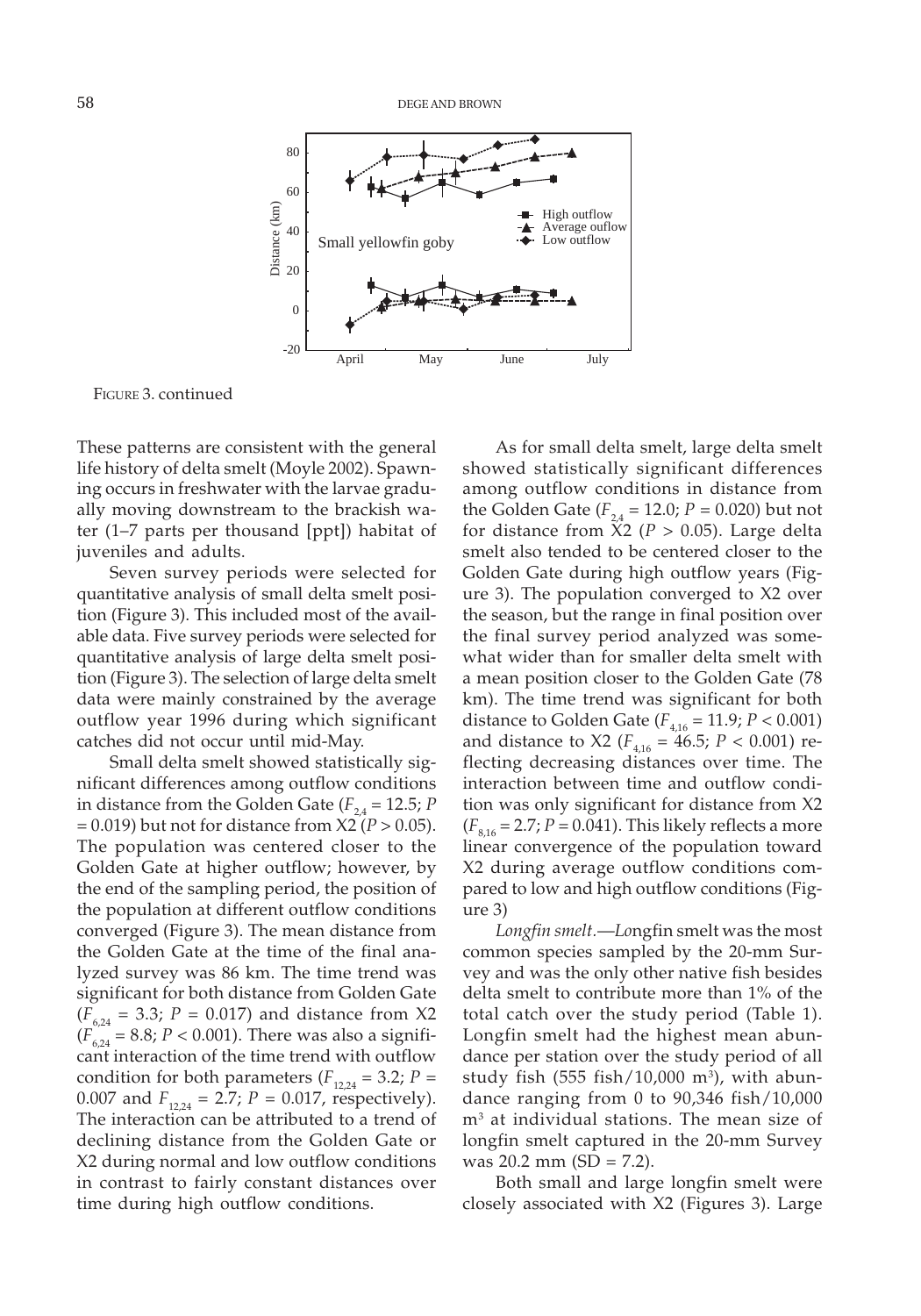

FIGURE 4. The 20-mm Survey annual abundance indices for the study fish (1995–2001).

longfin smelt were consistently found seaward of X2 during the latter part of the sampling season (Figure 3). Only four survey periods were selected for quantitative analysis of small longfin smelt position (Figure 3). The selection was mainly constrained by only sporadic catches of small longfin smelt starting in mid to late May, depending on outflow condition. Longfin smelt spawn earliest of all the study fish with most spawning taking place between January and April (Moyle 2002). Thus, the four survey periods selected likely represent the end of the reproductive season for this species. In contrast, seven survey periods were

selected for quantitative analysis of large longfin smelt position (Figure 3). These periods included the majority of the available data.

There was a statistically significant difference among outflow conditions for small longfin smelt for distance to the Golden Gate  $(F_{24} = 17.0; P = 0.011)$  but not for distance to X2  $(P > 0.05)$ . As outflow increased the population was centered closer to the Golden Gate; however, the population was always closely associated with X2. For both distance to Golden Gate and distance to X2, the time trend was not significant overall  $(P > 0.05)$ , but there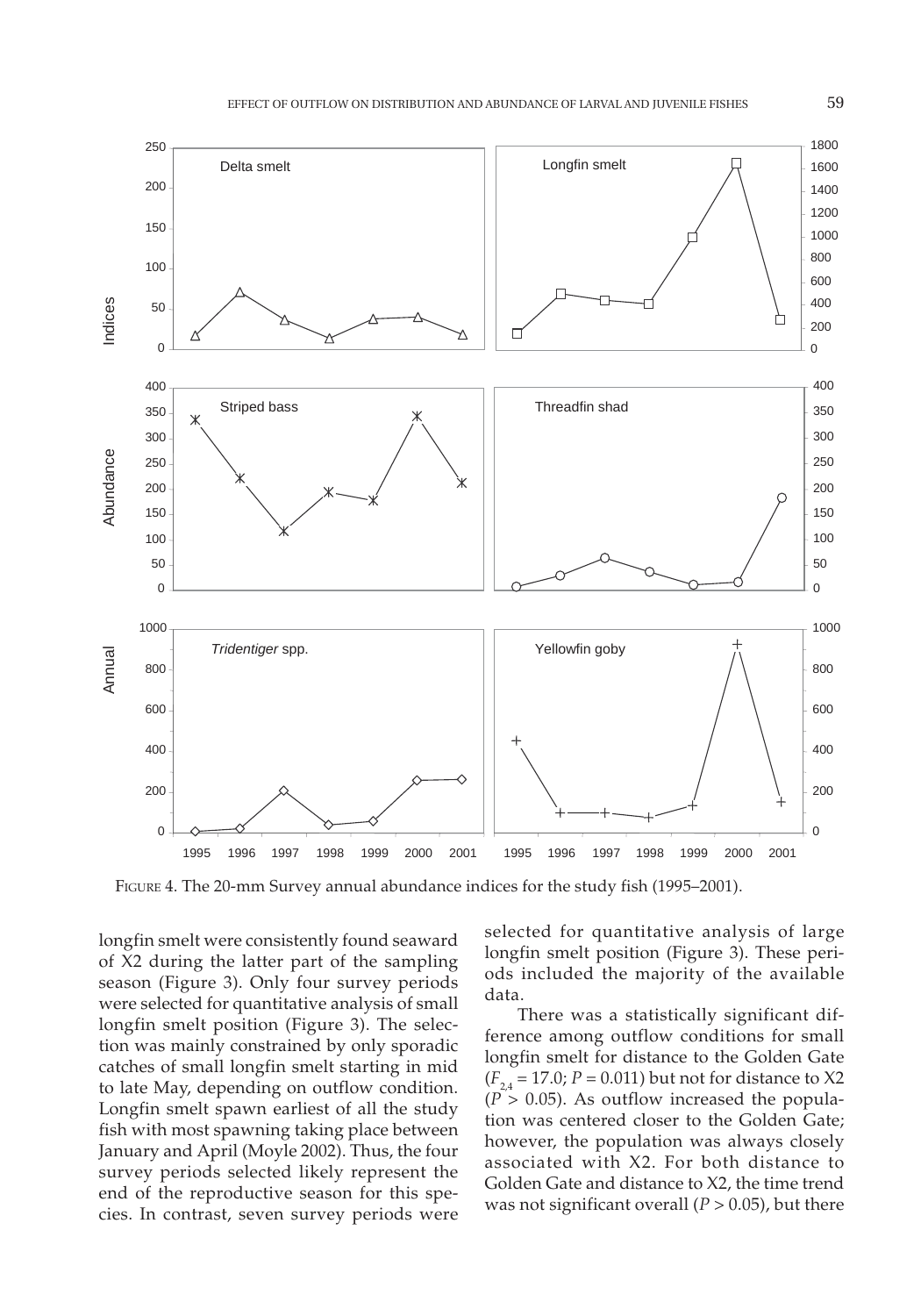was a significant interaction between the time trend and outflow condition ( $F_{6,12} = 3.4$ ;  $P =$ 0.034 and  $F_{6,12} = 4.1$ ;  $P = 0.017$ , respectively). There was not a consistent pattern among the outflow conditions. Distances increased over the four survey periods during low outflow conditions, increased and then decreased during average outflow condition, and decreased and then stayed fairly constant during high outflow conditions (Figure 3).

Large longfin smelt also showed statistically significant differences among outflow conditions for distance to the Golden Gate  $(F_{2,4})$ = 38.5; *P* = 0.002) but not for distance to X2 (*P* > 0.05). As for small longfin smelt, the population was centered around X2; however, the population tended to be located seaward of X2 during the latter part of the survey period. Time was only a significant factor for distance to X2 ( $F_{6,24} = 5.3$ ;  $P = 0.001$ ), and the interaction was not significant for either parameter (both  $P > 0.05$ ). The time trend for distance to X2 was clearly indicated by the transition of the center of the population from landward to seaward of X2; however, the form of the response was not consistent among any of the outflow conditions. Longfin smelt are anadromous, and the population of late juvenile and adult longfin smelt tends to be located in San Francisco Bay (Moyle 2002), which likely accounts for the movement of the center of the population from landward to seaward of X2 during the latter part of the season.

*Striped bass.*—Abundance of striped bass ranged from 0 to 11,529 fish/10,000 m<sup>3</sup> at individual stations over the study period with a mean abundance per station of 159 fish/ 10,000 m3 . The mean size of striped bass captured during the study was  $13.2$  mm (SD = 8.2). This relatively small mean size reflects the dominance of small striped bass in the catch.

Populations of small striped bass were consistently centered upstream of X2 under all outflow conditions (Figure 3). Large striped bass also tended to occur upstream of X2; however, the population of large striped bass was centered somewhat closer to X2 than the small striped bass (Figure 3). Six survey periods were chosen for quantitative analysis of small striped bass (Figure 3). These periods included the majority of the data and were primarily constrained by sporadic catches during the early part of the surveys. Only three survey periods were selected for quantitative analysis of large striped bass (Figure 3). The main constraint was limited catches during the earlier portion of the survey period under all outflow conditions.

Distance from the Golden Gate differed significantly among outflow conditions for small striped bass ( $F_{2,4} = 26.5$ ;  $P = 0.005$ ), but distance from X2 did not ( $P > 0.05$ ). The population was centered farther upstream at lower outflows (Figure 3). The time trend was significant for distance to Golden Gate  $(F_{5,20})$ 13.7; *P* < 0.001) but not for distance to X2 (*P* > 0.05). The distance to Golden Gate tended to increase as the season progressed (Figure 3). The interaction of time with outflow condition was not significant for distance to Golden Gate ( $P > 0.05$ ) but was significant for distance to X2 ( $F_{10,20} = 4.5$ ;  $P = 0.002$ ). Through the season, the distance to X2 tended to decline at high outflow, stay constant at average outflow, and increase at low outflow (Figure 3).

Neither distance to Golden Gate nor distance to X2 exhibited statistically significant differences among outflow conditions for large striped bass (both  $P > 0.05$ ). The time trend was significant for both distance to Golden Gate  $(F_{2,8})$  $= 27.7; P < 0.001$ ) and distance to X2 ( $F_{2,8} = 52.8;$ *P* < 0.001) as was the interaction of time with outflow condition ( $F_{4,8} = 16.6$ ;  $P = 0.001$  and  $F_{4,8}$  $= 14.8; P = 0.001$ , respectively). The data series analyzed for large striped bass was highly constrained, and it is unclear how representative the data are for the behavior of the population. The survey period may simply not be long enough to provide a good representation of the population of large striped bass. In California, striped bass may begin spawning in April, but peak spawning occurs in May and June (Moyle 2002). Sampling, which is keyed to delta smelt abundance, may end as large striped bass are becoming abundant.

*Threadfin shad.*—Abundance of threadfin shad ranged from 0 to 59,374 fish/10,000  $m<sup>3</sup>$ at individual stations over the study period with a mean abundance per station of 94 fish/  $10{,}000$  m $^3$ . Mean size of threadfin shad captured during the survey was 12.1 mm (SD = 5.3), reflecting the dominance of small fish in the catch.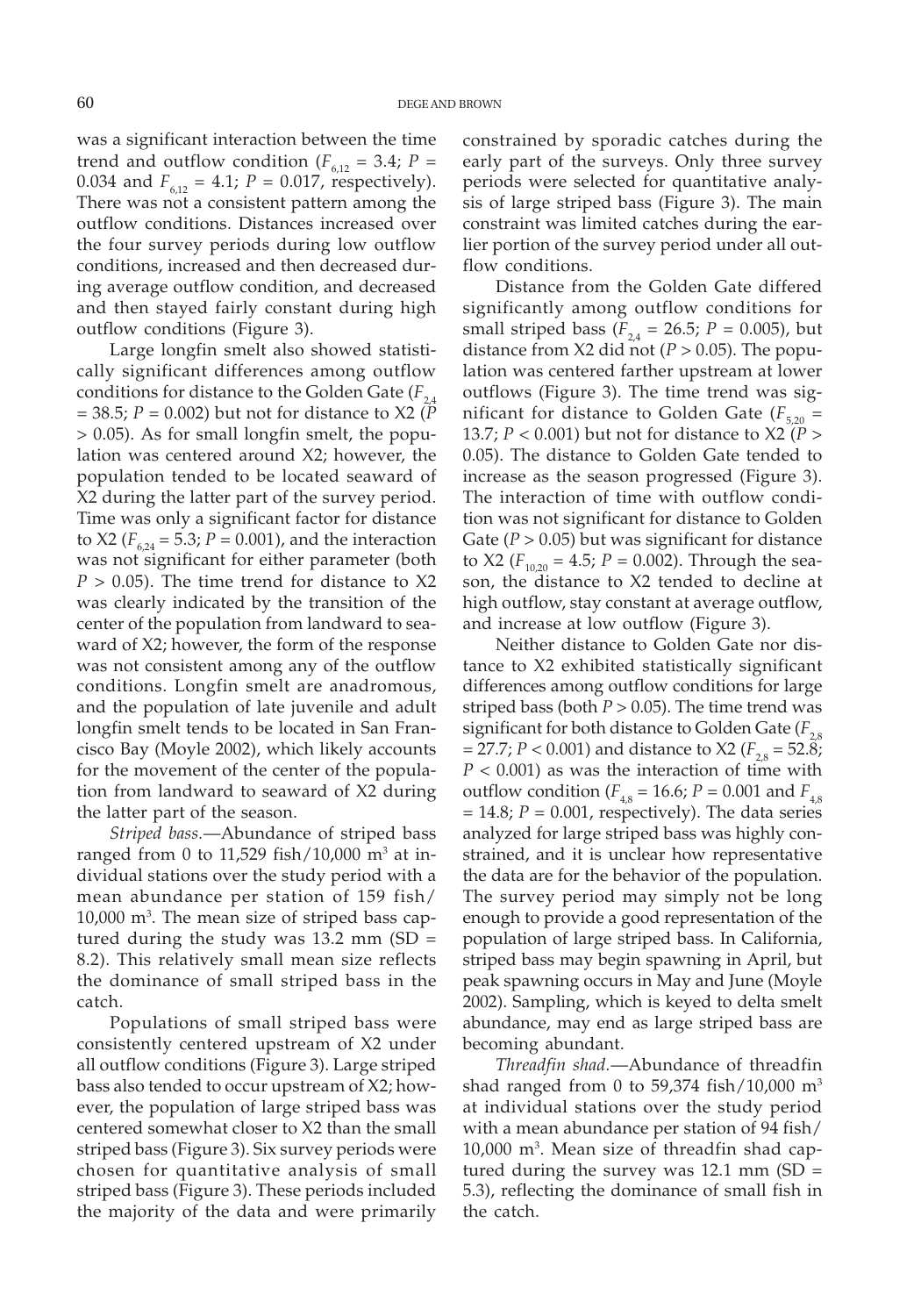Small threadfin shad were primarily distributed upstream of X2 (Figure 3). Except for sporadic small catches close to X2 during the earliest part of the sampling period, most threadfin shad were far upstream of X2. Sporadic catches of threadfin shad in 1999 limited quantitative analysis to three survey periods for small threadfin shad (Figure 3). Examination of the raw data suggested that these three surveys were generally representative of the behavior of the population based on years with more extensive catches. Catches of large threadfin shad were very inconsistent, especially during average outflow years, and no quantitative analysis was done for large threadfin shad. Large threadfin shad may be less vulnerable to the sampling gear because they form dense schools in contrast to the larvae, which are more dispersed (Wang 1986).

There was a significant difference among outflow periods for distance to Golden Gate  $(F_{24} = 68.3; P = 0.001)$  but not for distance to  $X2$  ( $P > 0.05$ ). Higher outflows were associated with decreased distance to the Golden Gate. The time trend and interaction were not significant for either distance parameter (all *P*  $> 0.05$ ).

*Tridentiger* spp.—Abundances of *Tridentiger* spp. ranged from 0 to 110,262 fish/10,000 m3 at individual stations over the study period and included the highest catch per station for all of the study fish. Mean abundance per station over the study period was the second highest among the study fish at 488 fish/ 10,000 m3. As explained in the Methods, *Tridentiger* spp. includes both *T. bifasciatus* and *T. barbatus*; however, based on juvenile and adult abundances in another SFE survey, *T. barbatus* remains rare compared to *T. bifasciatus* (Greiner 2002).

Because of sporadic catches early in the season during several years, quantitative analysis was limited to three survey periods (Figure 3). As for threadfin shad, the selection of data for analysis was constrained by limited catches early in the season in most years. Neither distance measured exhibited significant differences among outflow condition (all *P* > 0.05). Similarly, neither the time trend nor the interaction of time with outflow condition were statistically significant (all *P* > 0.05). The lack of consistent early season data are likely the result of differences in timing of spawning among outflow seasons. Moyle (2002) indicates that spawning occurs from March through August. Some catches did occur in March and April in the 20-mm Survey; however, *Tridentiger* spp. did not become a consistent part of the catch until late May (Figure 3). Thus, the sampling program may not give an accurate depiction of the mean position of the population of *Tridentiger* spp.

*Yellowfin goby.*—Abundances of yellowfin goby ranged from 0 to 51,985 fish/10,000 m3 at individual stations over the study period. Mean abundance per station over the study period was 212 fish/10,000 m<sup>3</sup>. This species tends to spawn earlier than the *Tridentiger* spp., as is evident from captures during the early portion of the survey period for all outflow conditions.

Yellowfin goby was captured consistently through the survey period, and the mean position of the population was closely associated with X2 (Figure 3). Six survey periods were selected for quantitative analysis, including the majority of the available data (Figure 3). Outflow condition and the time trend were statistically significant in the analysis of distance to Golden Gate  $(F_{2,4} = 8.9; P = 0.034$  and  $F_{5,20} = 6.7;$  $P = 0.001$ ). The population was centered farther upstream during lower flows. The center of the population moved landward as the season progressed. Nothing was statistically significant in the analysis of distance to X2.

#### Annual abundance indices

There were few obvious patterns in the annual abundance indices (Figure 4). The correlation between annual abundance index and outflow (Table 2) was not significant for any species (all  $P > 0.05$ ). The delta smelt index tended to be highest in average years. This is consistent with the hypotheses that during high outflow years (1995 and 1998) larvae are transported too far downstream and beyond shallow nursery areas (located between the confluence and Suisun Bay) and that during low outflows (1997 and 2001) the residence time of delta smelt is increased in the central and south delta where they are subjected to higher water temperatures and increased entrainment at the SWP and CVP (Moyle 2002).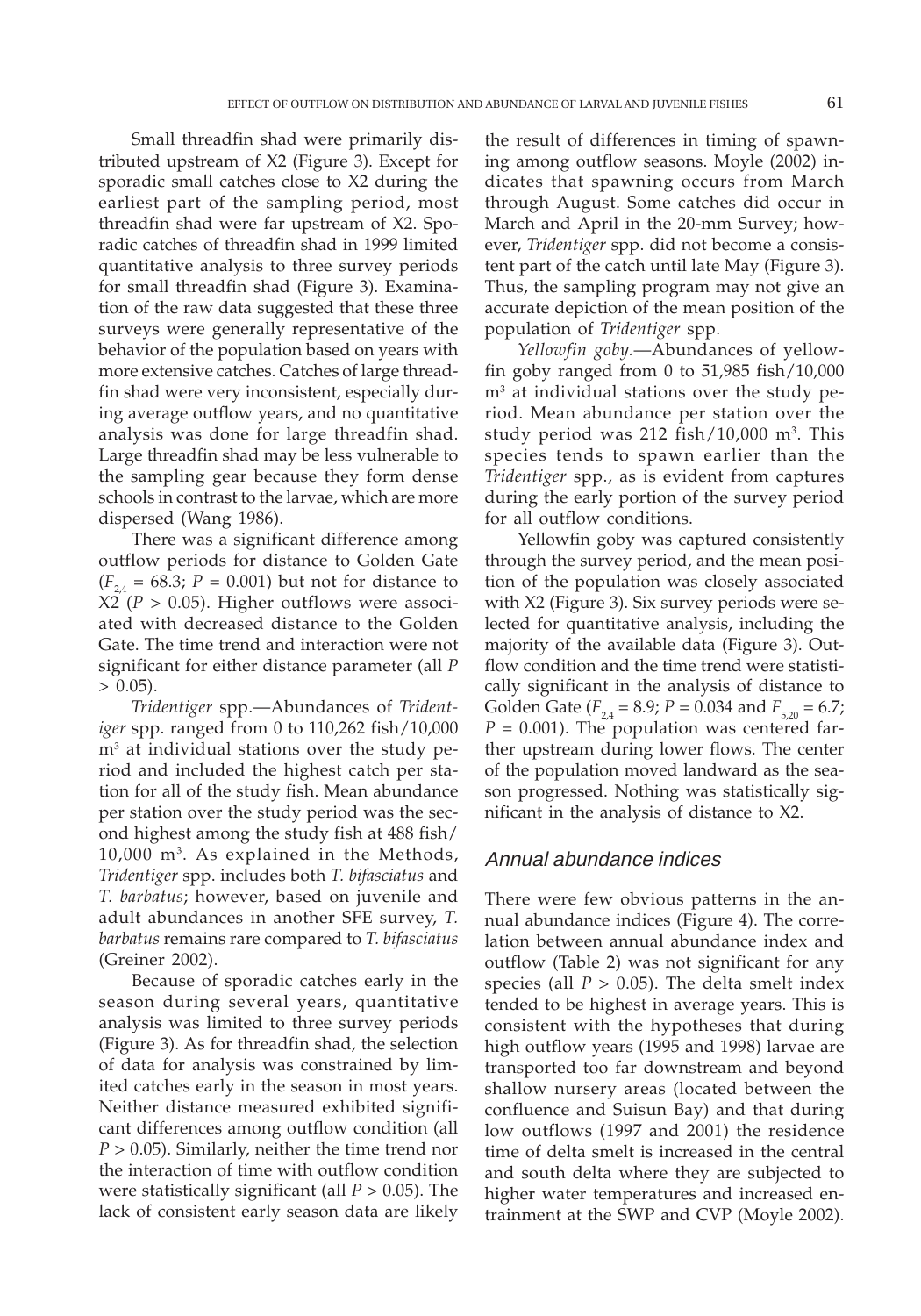However, the range in the abundance index is not particularly broad between high and low index values. Also, conclusions about high outflow years must be tentative because of the lack of data from San Pablo Bay.

Longfin smelt had some of the highest index values among the study fish (Figure 4). As with delta smelt, the highest index values occurred during average outflow years. Longfin smelt have a very strong association with X2 (Jassby et al. 1995; Kimmerer 2002a, 2002b) with the species doing very well during high outflow years. The low value for the index during high outflow years is likely due to large numbers of fish residing in San Pablo Bay where they would not be sampled by the 20-mm Survey.

The annual abundance index for striped bass had no clear associations with seasonal outflow conditions, although each low outflow season (1997 and 2001) had a lower index than the previous year (Figure 4). The annual abundance index for threadfin shad was highest during low outflow conditions (Figure 4). This was likely due to warmer temperatures being attained earlier during low outflow conditions, leading to earlier spawning and larger populations of young-of-year fish.

The annual abundance index for the gobies did not show any clear patterns. Yellowfin goby was very abundant in a high outflow year (1995) and an average outflow year (2000). *Tridentiger* spp. were most abundant in the two low outflow years (1997 and 2001) and an average year (2000).

The only significant correlation among species was between striped bass and yellowfin goby (Table 2). The significant correlation was largely due to high values for both species in 1995 and 2000. The cause for the coincidence of these high values is unknown. It is especially surprising given that yellowfin goby spawns in a more brackish area downstream of the study area (San Pablo Bay) and much of the striped bass spawning occurs upstream of the study area (Sacramento River).

# **Discussion**

The 20-mm Survey, implemented primarily as a monitoring tool, provided significant information on the early life history of important native and alien species in the upper SFE. The results of our analyses showed that the geographic position (distance from Golden Gate) of pelagic larval and early juvenile stage fish was influenced by outflow conditions; however, no species size-class exhibited statistically significant differences in X2 position with outflow conditions. These results are consistent with studies showing that larval fishes, including striped bass, longfin smelt, yellowfin goby, and delta smelt, exhibit local vertical and horizontal migratory behaviors that tend to keep them near the low salinity zone characterized by X2 (Bennett et al. 2002). This relationship of fish populations with X2 also supports the idea that manipulating the position of X2 through water management actions will alter the position of fish populations (Kimmerer 2002b). Such manipulations may be desirable because the abundance or survival of several fishes has been linked to the position of X2 within the estuary (Jassby et al. 1995; Kimmerer 2002a), even if the specific mechanisms and processes responsible for this importance have not yet been well established (Kimmerer 2002a).

Unfortunately, the usefulness of the 20-mm Survey data were limited for some species sizeclasses, primarily those that did not correspond in time with high abundances of large and small delta smelt. In particular, peak abundances of large striped bass and *Tridentiger* spp. and both sizes of threadfin shad may well have occurred after the conclusion of sampling. In addition, sampling apparently started too late in the season for characterization of small longfin smelt distribution. Longfin smelt begins spawning the earliest of all of the species with most spawning occurring from February to April. Peak delta smelt spawning generally occurs in April and May (Moyle 2002).

It is interesting that the most complete data series were generally obtained for estuarine species exhibiting migratory behavior. Delta smelt, longfin smelt, and striped bass all migrate from the estuary to freshwater for spawning and the larvae then move with net outflow toward X2 (Moyle 2002). The gradual convergence of populations of small and large delta smelt on X2 (Figure 3) or slightly landward position of small and large striped bass (Figure 3) can likely be explained by patterns in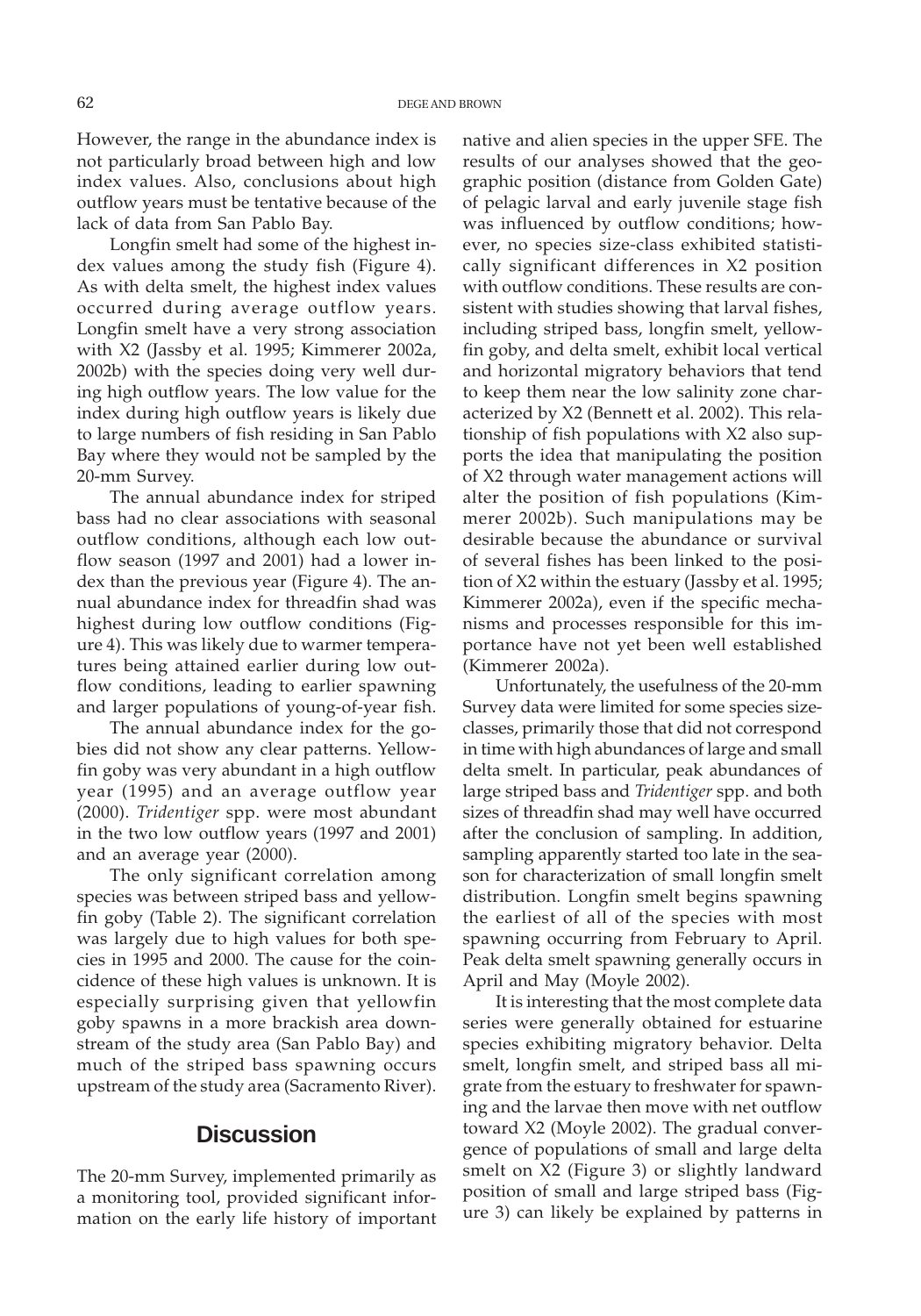upstream recruitment. The bulk of delta smelt spawning is completed during the survey period, and the bulk of the young fish have moved out of the freshwater portion of the Delta into the area of X2 by the end of sampling. Recruitment of upstream striped bass larvae likely continued for a more extended period, resulting in the center of the population being located somewhat landward of X2. Yellowfin gobies require salinities of 5 ppt or higher for successful reproduction (Wang 1986) and show a reverse migration with adults moving from Suisun Bay and other upstream areas to San Pablo Bay where salinities allow successful spawning to occur (Fleming 1999). Yellowfin goby larvae apparently move upstream into the delta using tidal currents (Wang 1986). This upstream movement was most apparent in low outflow years (Figure 3).

The annual abundance indices suggested few relationships between species and outflow conditions or between species. The lack of correlation of species abundances with outflow or among species may be real or simply an artifact of small sample size  $(N = 7)$ . Given the complexity of the system, the factors controlling species abundances are likely numerous and interactive (Bennett and Moyle 1996), making it unlikely that such simple relationships exist. The index itself has several shortcomings. Most important, the sampling program often starts after many of the species have started spawning so many fish are missed. Further, for some species, the survey starts at different stages of the spawning season, depending on outflow conditions. Finally, any fish in San Pablo Bay, especially important during high outflow conditions, are missed. It seems unlikely that these problems will be addressed because the design of the survey is driven by logistical and safety limitations.

As in the upper SFE, studies in other areas show that estuarine species are often abundant in low salinity zones (Dodson et al. 1989; Sirois and Dodson 2000), contributing to the idea that such zones serve as important nursery areas for young fishes (Miller et al. 1985; Sirois and Dodson 2000; North and Houde 2001). The physical and behavioral mechanisms responsible for moving young fishes into estuarine nursery areas and the retention of fishes in such areas have been a main focus of research interest (Weinstein et al. 1980; Miller et al. 1985; Boehlert and Mundy 1988; Laprise and Dodson 1989a, 1989b; McGurk 1989; Sclafani et al. 1993; Bennett et al. 2002). It seems reasonable to assume that in most estuaries, the annual and seasonal development of low salinity zones and their associated biological populations would proceed on similar trajectories each year, perhaps varying in geographic position within the estuary depending on climatological factors. However, this assumption deserves examination given the ability of human water management activities, particularly diversions, to severely deplete freshwater inflows to estuaries with associated effects on biological resources (e.g., Aleem 1972; Micklin 1988). Our ability to characterize the annual and seasonal dynamics of the relationships of young fishes with a low salinity zone over an extended time period (7 years) appears to be somewhat unique in the literature. Most studies examining such relationships are limited to a few sampling periods during a few years. For example, North and Houde (2001) observed consistent relationships between fish larvae and a low salinity zone and estuarine turbidity maximum in Chesapeake Bay but only had data for a limited number of sampling periods (two or three) for 2 years. Kimmerer (2002b) examined 10 likely mechanisms for the effects of flow on biota in the SFE and found variable support for each and concluded that the effects of flow probably vary among species. In this context of ecological uncertainty combined with the high value of water in California, few assumptions remain unchallenged, and the results of our analyses will be useful in the understanding the effects of water management activities on estuarine fish populations.

Despite the difficulties with assessing annual abundance, the 20-mm Survey, designed primarily to monitor a single species, has provided valuable insights into the early life history of several ecologically important species in the upper SFE. In particular, our analyses highlighted the importance of X2 as an organizing principle for understanding larval fish ecology in the upper SFE. Additional years of sampling will surely result in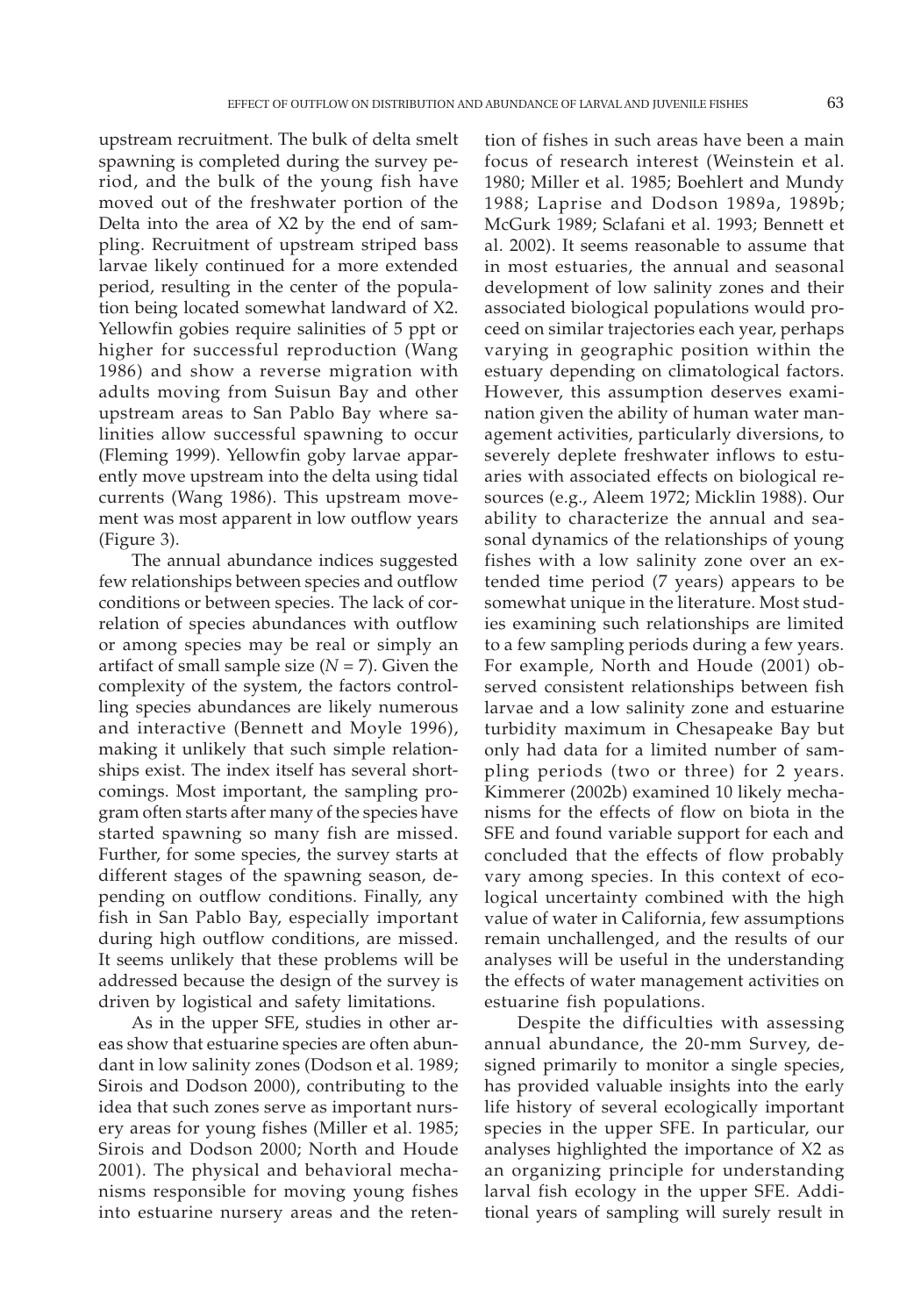new insights and better understanding of the patterns of distribution and abundance of early life stages of fish in this complex and highly modified estuary.

# **Acknowledgments**

We would like to thank K. Fleming who provided guidance and technical support and R. Mayfield for contributions to the paper. Logistical support was provided by K. Ambrosini-Martinelli, M. Bryant, D. Crystal, K. Flowers, D. Holden, A. Holmes, N. Kalsa, L. Lynch, P. Macias, G. Schmidt, M. Silva, R. Soto, G. Webb, and S. Yuen. The Interagency Ecological Program provided program funding and oversight. The 20-mm Survey would not be possible without the numerous seasonal and scientific aides that assisted with the field as well as the laboratory components of this fastpaced and demanding monitoring program.

# **References**

- Aleem, A. A. 1972. Effect of river outflow management on marine life. Marine Biology 15:200–208.
- Alpine, A. E., and J. E. Cloern. 1992. Trophic interactions and direct physical effects control phytoplankton biomass and production in an estuary. Limnology and Oceanography 37:946–955.
- Arthur, J. F., M. D. Ball, and M. Y. Baughman. 1996. Summary of federal and state water project environmental impacts in the San Francisco Bay-Delta Estuary, California. Pages 445–495 *in* J. T. Hollibaugh, editor. San Francisco Bay: the ecosystem. American Association for the Advancement of Science, San Francisco.
- Baldwin, C. M., D. A. Beauchamp, and C. P. Gubala. 2002. Seasonal and diel distribution and movement of cutthroat trout from ultrasonic telemetry. Transactions of the American Fisheries Society 131:143–158.
- Bennett, W. A., and P. B. Moyle. 1996. Where have all the fishes gone? Interactive factors producing fish declines in the Sacramento-San Joaquin Estuary. Pages 519–542 *in* J. T. Hollibaugh, editor. San Francisco Bay: the ecosystem. American Association for the Advancement of Science, San Francisco.
- Bennett, W. A., W. J. Kimmerer, and J. R. Burau. 2002. Plasticity in vertical migration by native and exotic estuarine fishes in a dynamic low-salinity zone. Limnology and Oceanography 47:1496–1507.
- Boehlert, G. W., and B. C. Mundy. 1988. Roles of behavioral and physical factors in larval and juvenile fish recruitment to estuarine nursery areas. Pages 51–

67 *in* M. P. Weinstein, editor. Larval fish and shellfish transport through inlets. American Fisheries Society, Symposium 3, Bethesda, Maryland.

- Carlton, J. T., J. K. Thompson, L. E. Schemel, and F. H. Nichols. 1990. Remarkable invasion of San Francisco Bay (California, USA) by the Asian clam, *Potamocorbula amurensis.* 1. Introduction and dispersal. Marine Ecology Progress Series 66:81–94.
- Chadwick, H. K. 1964. Annual abundance of young striped bass, *Roccus saxatilis*, in the Sacramento-San Joaquin Delta. California Fish and Game 50:69–99.
- Dill, A. W., and A. J. Cordone. 1997. History and status of introduced fishes in California, 1871–1996. California Department of Fish and Game, Fishery Bulletin 178, Sacramento, California.
- Dodson, J. J., J. C. Dauvin, R. Ingram, and D. B. D'Anglejan. 1989. Abundance of larval rainbow smelt (*Osmerus mordax*) in relation to the maximum turbidity zone and associated macroplanktonic fauna of the middle St. Lawrence Estuary. Estuaries 12:66–81.
- Fleming, K. 1999. Gobiidae. Pages 349–368 *in* J. J. Orsi, editor. Report on the 1980–1995 fish, shrimp, and crab sampling in the San Francisco Estuary, California. California Department of Water Resources, Interagency Ecological Program, Technical Report 63, Sacramento, California.
- Floyd, K. B., R. D. Hoyt, and S. Timbrook. 1984. Chronology of appearance and habitat partitioning by stream larval fishes. Transactions of the American Fisheries Society 113:217–223.
- Greiner, T. A. 2002. Records of the shokihaze goby, *Tridentiger barbatus* (Günther), newly introduced into the San Francisco Estuary. California Fish and Game 88:68–74.
- Harvey, B. C. 1987. Susceptibility of young-of-the-year fishes to downstream displacement by flooding. Transactions of the American Fisheries Society 116:851–855.
- Herbold, B., A. D. Jassby, and P. B. Moyle. 1992. Status and trends report on aquatic resources in the San Francisco Estuary. San Francisco Estuary Project, U.S. Environmental Protection Agency, Oakland, California.
- Hornberger, M. I., S. N. Luoma, A. van Geen, C. Fuller, and R. Anima. 1999. Historical trends of metals in the sediments of San Francisco Bay, California: an overview. Marine Chemistry 64:39–55.
- Jassby, A. D., and T. M. Powell. 1994. Hydrodynamic influences on interannual chlorophyll variability in an estuary: upper San Francisco Bay-Delta (California, USA). Estuarine, Coastal, and Shelf Science 39:595–618.
- Jassby, A. D., W. J. Kimmer, S. G. Monismith, C. Armor, J. E. Cloern, T. M. Powell, J. R. Schubel, and T. J. Vendlinski. 1995. Isohaline position as a habitat indicator for estuarine populations. Ecological Applications 5:272–289.

Kimmerer, W. J. 2002a. Effects of freshwater flow on